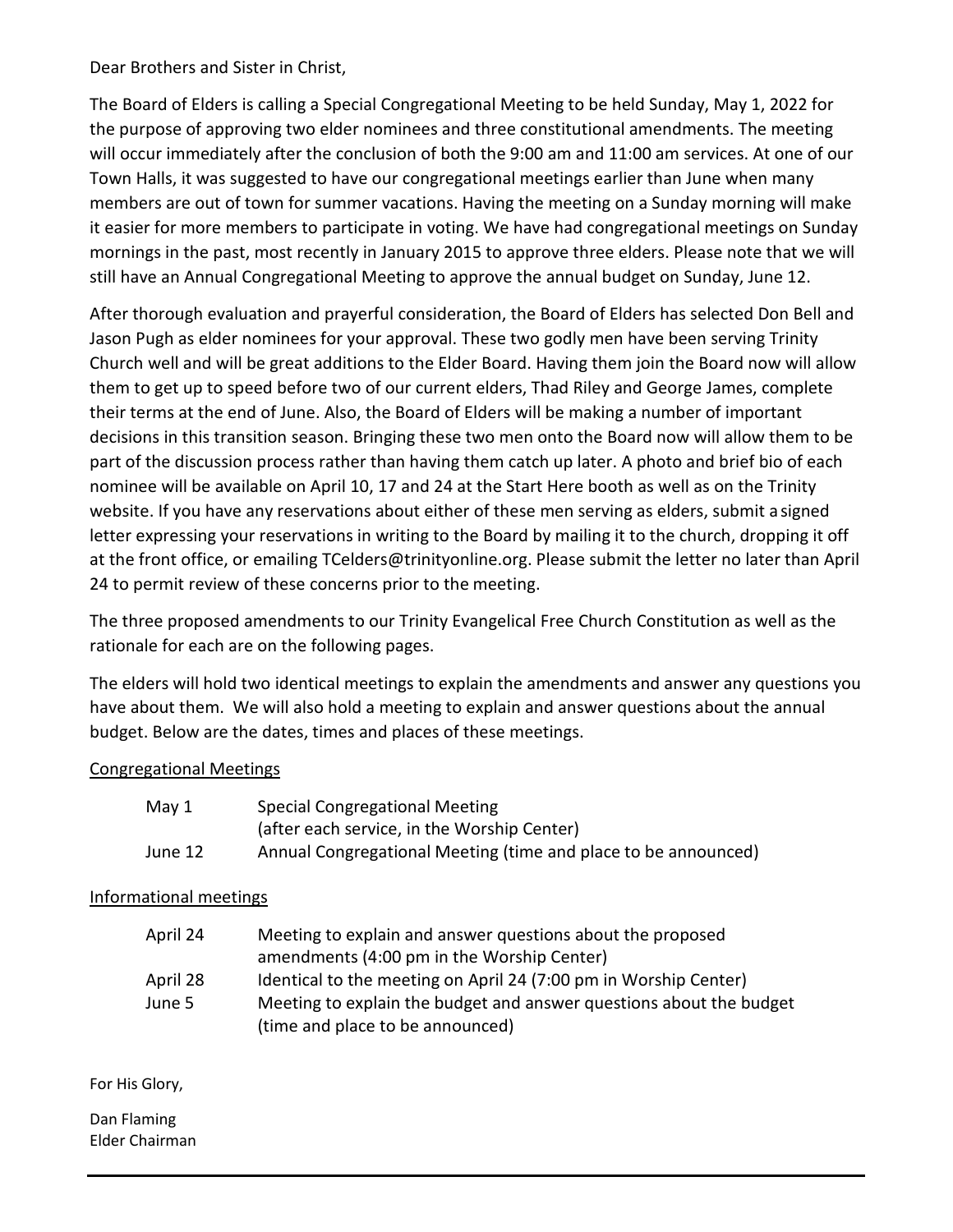# First Proposed Amendment

**Rationale:** This first proposed amendment will change the procedure for the congregation to propose amendments to the Constitution. It would change the number of member signatures required from a flat number of 15 to a percentage, specifically ten percent, of the current members. The current number of members at Trinity is 717, so ten percent is currently 72. For an amendment to be approved, it will still require a ¾ (75%) majority at a congregational meeting. This line in the Constitution has not changed since 1988, the oldest version of the Constitution we have. Requiring only 15 signatures made sense when our church was smaller, but this is only 2% of our current membership, and seemed too small a number to the Constitution Revision Committee and the Board of Elders when a ¾ (75%) majority is needed to approve an amendment. It will also require that the signatures be collected within 60 days, which keeps amendments unlikely to be approved from circulating indefinitely.

# **Proposed Amendment:**

*Note: In all of the excerpts from the constitution, the text to be removed is marked with strikethrough. The new text is in red.*

# *ARTICLE XII* **AMENDMENTS**

Proposed amendments to this constitution must involve the following procedure:

- A. The amendment must be submitted to the Board of Elders in writing for its discussion, signed by fifteen ten percent of the voting members of the congregation, and then submitted in written form to the members of the congregation two weeks prior to a congregational meeting. The amendment must be submitted to the Board of Elders within 60 days of the first signature. A three-quarter-majority vote of the votes cast at the congregational meeting is necessary to pass the amendment.
- B. The Board of Elders shall periodically review this constitution and recommend amendment(s) to the congregation in written form two weeks prior to a congregational meeting. A threequarter-majority vote of the votes cast atthe congregational meeting is necessary to pass any amendment.

# Second Proposed Amendment

**Rationale:** The second proposed amendment will make our voting standards more consistent and allow members to abstain. When determining the outcome of votes there are currently two denominators: *votes cast* (occurring twice in the Constitution) and *members present* (occurring four times). The proposed amendment would change each occurrence of *members present* to *votes cast*. To illustrate how these differ, consider a congregational meeting with 100 members present and two motions that each require a ¾ (75%) majority to pass. The first motion's denominator is *votes cast*  and the second is *members present.* In each case, 74 members vote **YES**, 16 members vote **NO**, and 10 members abstain. The first motion achieves a ¾ majority and passes, the second motion does not achieve a ¾ majority and fails. In the *members present* scenario, abstention is equivalent to a **NO** vote. This is summarized in the following table.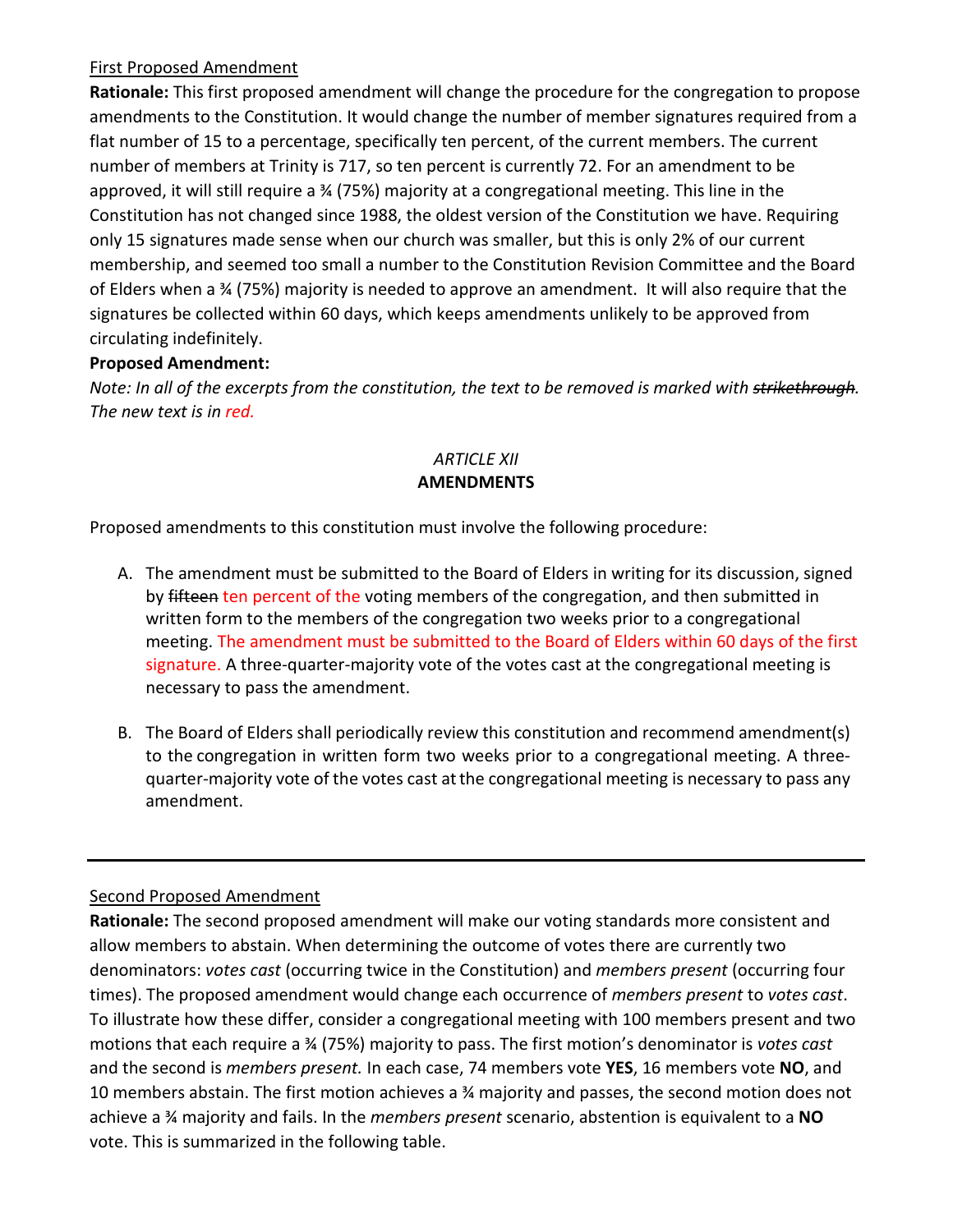| <b>Votes Cast Scenario</b> | <b>Members Present Scenario</b> |
|----------------------------|---------------------------------|
| 74 YES votes               | 74 YES votes                    |
| 16 NO votes                | 16 NO votes                     |
| 10 members abstain         | 10 members abstain              |
| 90 votes cast              | 100 members present             |
| $74/90 = 82.2%$            | $74/100 = 74%$                  |
| <b>Motion Passes</b>       | <b>Motion Fails</b>             |

# *ARTICLE XII* **AMENDMENTS**

[The text in the two sections below is the current wording and will not change. It is here to provide a comparison to the following section. Emphasis added.]

Proposed amendments to this constitution must involve the following procedure:

- A. The amendment must be submitted to the Board of Elders in writing for its discussion, signed by fifteen voting members of the congregation, and then submitted in written form to the members of the congregation two weeks prior to a congregational meeting. A three-quartermajority vote of the **votes cast** at the congregational meeting is necessary to pass the amendment.
- B. The Board of Elders shall periodically review this constitution and recommend amendment(s) to the congregation in written form two weeks prior to a congregational meeting. A threequarter-majority vote of the **votes cast** at the congregational meeting is necessary to pass any amendment.

[The text in the two sections above is the current wording and will not change.]

#### **Proposed Amendment:**

#### *ARTICLE VI* **GOVERNMENT**

# SECTION 1: STATEMENT OF GOVERNMENT

C. This church shall be governed by a group of godly men called elders. The Board of Elders shall have the authority to increase the general fund annual budget by no more than ten percent. Otherwise, expenditures may not exceed the general fund budget except as approved by majority vote of those members present the votes cast at a congregational meeting.

#### SECTION 2: ELDERS

B. Selection

7. Each elder will be individually approved on a written ballot by three-fourths majority vote of the voting members present votes cast for that elder.